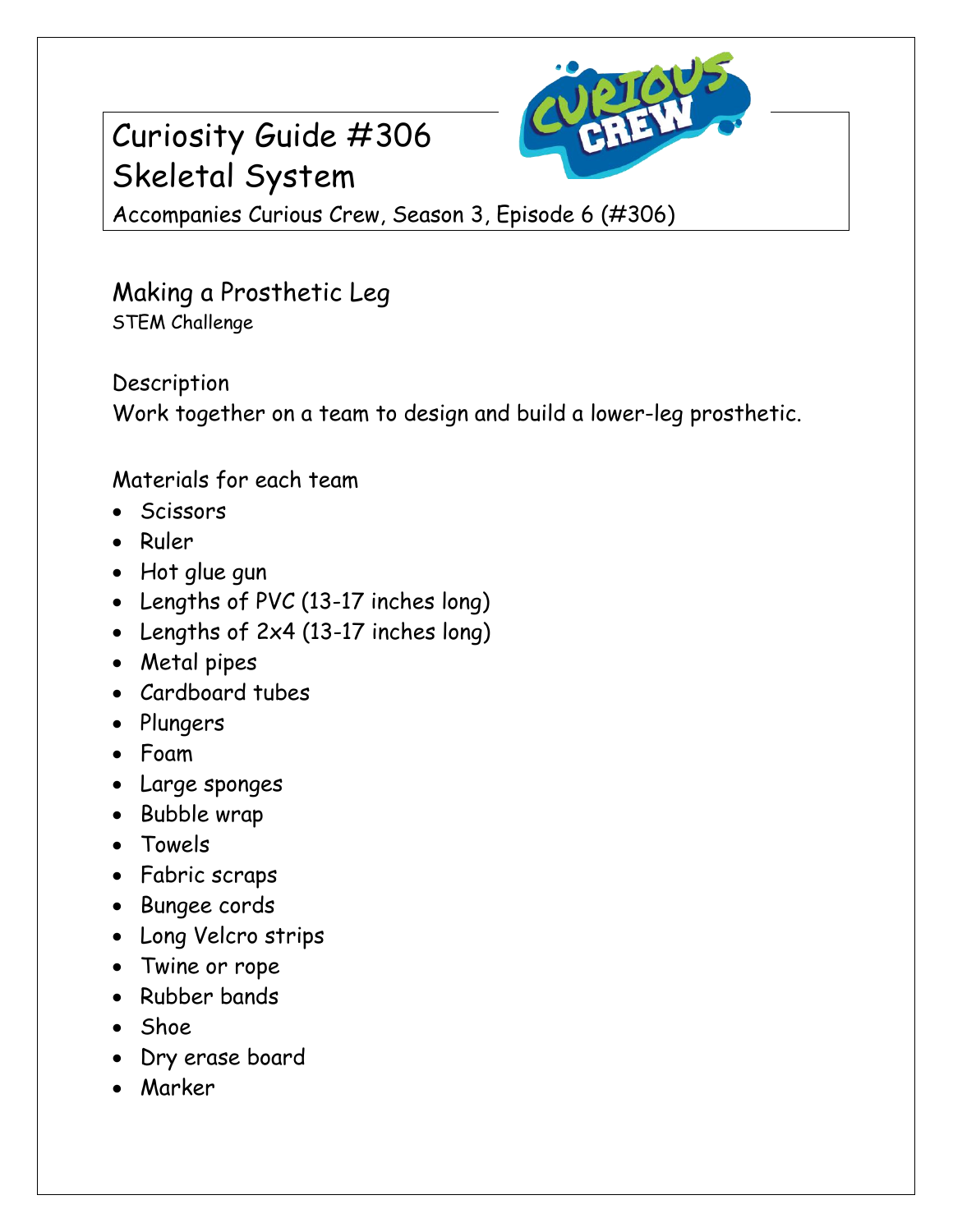• Scale

The challenge is to design and build a lower-leg prosthetic limb, considering leg structure for support, cushioning for comfort, ease of attachment, and how the prosthetic will attach to a shoe base.

## Procedure

- 1) Place the assorted materials out to review.
- 2) As a team, plan a lower-leg prosthetic limb.
- 3) Consider who will "wear" the device.
- 4) How long must the device be to fit?
- 5) What material will provide the best support?
- 6) How will the device provide cushioning to reduce discomfort when the prosthetic rubs against a person's limb?
- 7) How will the prosthetic attach?
- 8) Build the prototype.
- 9) Seek feedback from others.
- 10)Redesign the prototype with improvements.

## My Results

## Explanation

A prosthesis is a manufactured body part that can replace missing body parts. Some people may have experienced an injury and need such a device. Biomedical engineers design prosthetics for people with missing limbs.